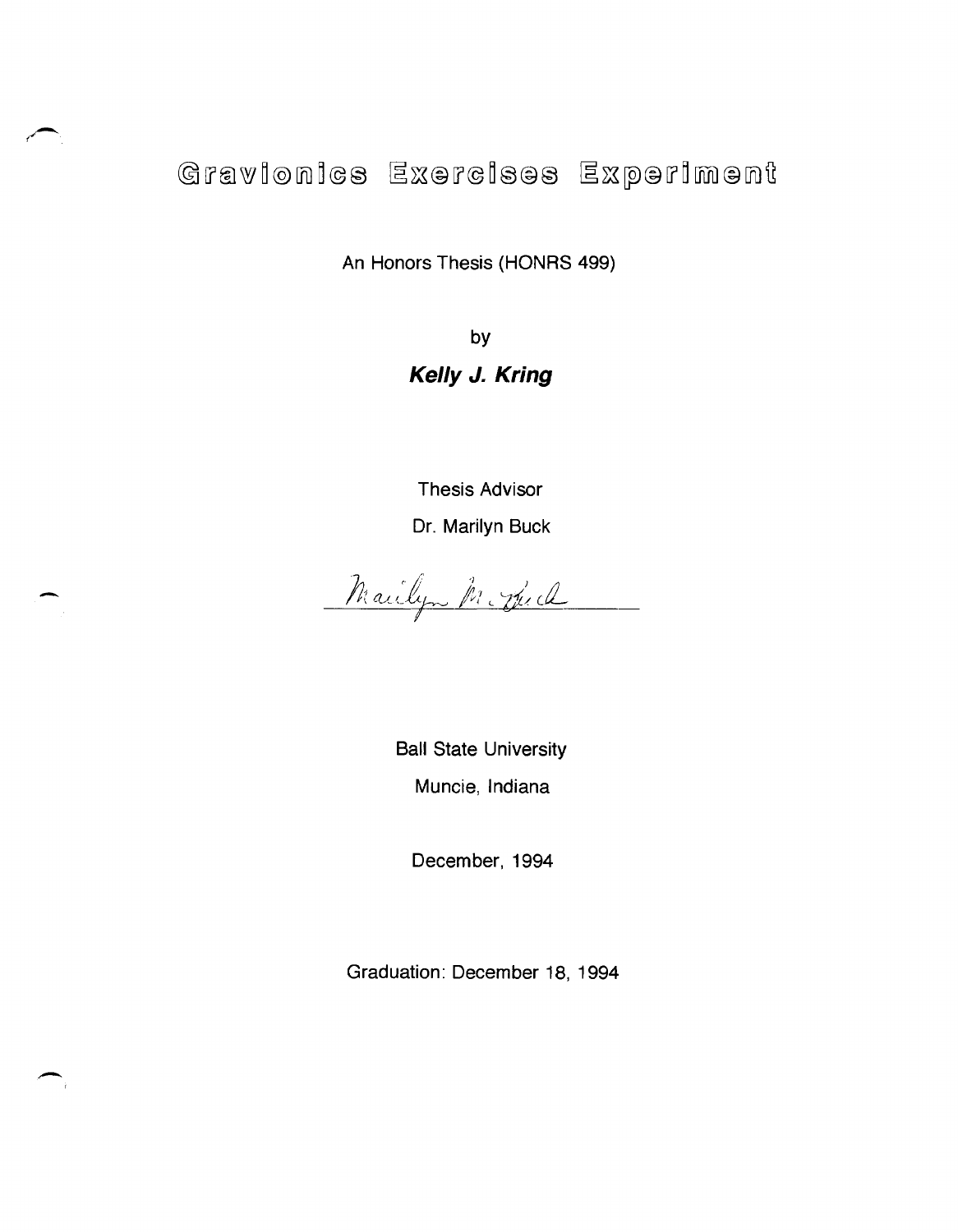

# **Purpose of Thesis**

This is an experiment involving a new set of exercises called gravionics. There are several warm ups and exercises done in different schools. There seems to be no consensus on which set of warm ups is best, and what is the best focus of those exercises. The reason for this experiment is to determine if students doing the gravionics exercises score better on the posture efficiency test than those who are doing the traditional exercises or nothing at all.

## **Acknowledgments**

 $\blacksquare$ 

Thanks to Union School Corporation and their cooperation and assistance in making this experiment possible. Thank you to Mrs. Wright for all of her help in testing and organizing this experiment, Dr. Marilyn Buck in guiding me and helping me to set up the experiment, Linda Kitchen in helping to prepare the testers and providing them from her class, and most of all to the students in their cooperation in doing the exercises and being a part of this experiment. Thanks also to my loving husband who was able to help me through this stressful time. It wouldn't have been possible without all of your help.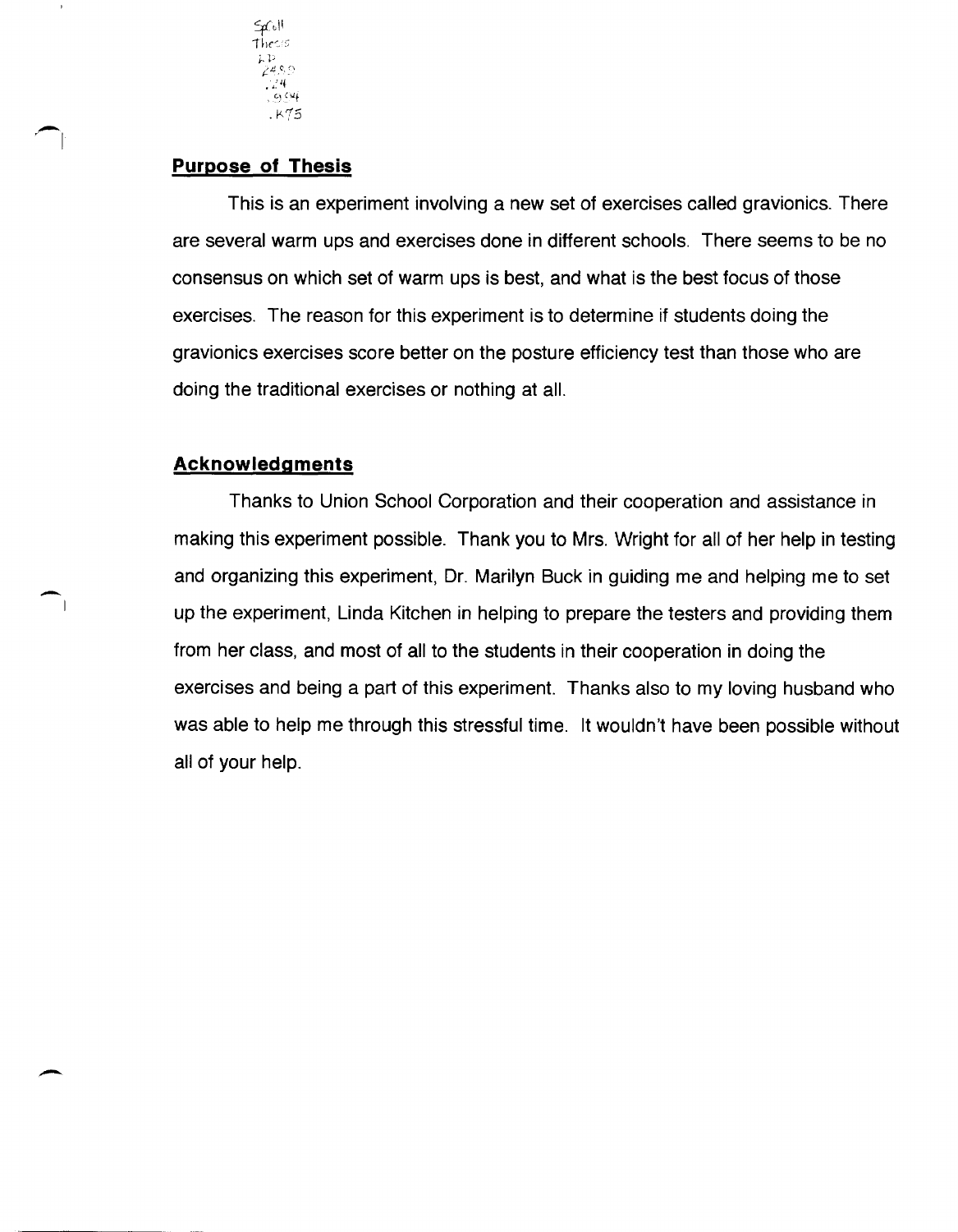#### **Introduction and Statement of Problem**

This is an experiment involving a new set of exercises called gravionics. Gravionics is a series of exercises developed to both strengthen and stretch anterior and posterior muscles. This is to allow maximum movement of the spine. There are several warm ups and exercises done in different schools. There seems to be no consensus on which set of warm ups is best, and what is the best focus of those exercises. The reason for this experiment is to determine if students doing the gravionics exercises score better on the posture efficiency test than those who are doing the traditional exercises or nothing at all.

#### **Hypothesis**

 $\overline{\phantom{a}}$ 

-

The hypothesis tested was that no difference exists in scoring on the posture efficiency test when the students do gravionics versus the traditional exercises of sit ups, push ups, jumping jacks, etc. Gravionics is a term given to these exercises by Beth Kirkpatrick, a physical education teacher in Vinton, Iowa. Gravionics is a set of exercises that use the six different postures as defined by Dr. Robert M. Martin.

## **Definitions**

There are three common and three uncommon postures. The three common postures are erect, horizontal, and flexed. The common postures produce compression and shortening of stature. The erect posture is the posture of dominance; this is when you are sitting or standing. Two-thirds of our lives or 16 hours a day are spent in the dominant postures of sitting and standing ( Martin, 1975). Another common posture is the horizontal posture. This is called the posture of neutrality when one is lying on hislher side, back, or front. The final common posture is the flexed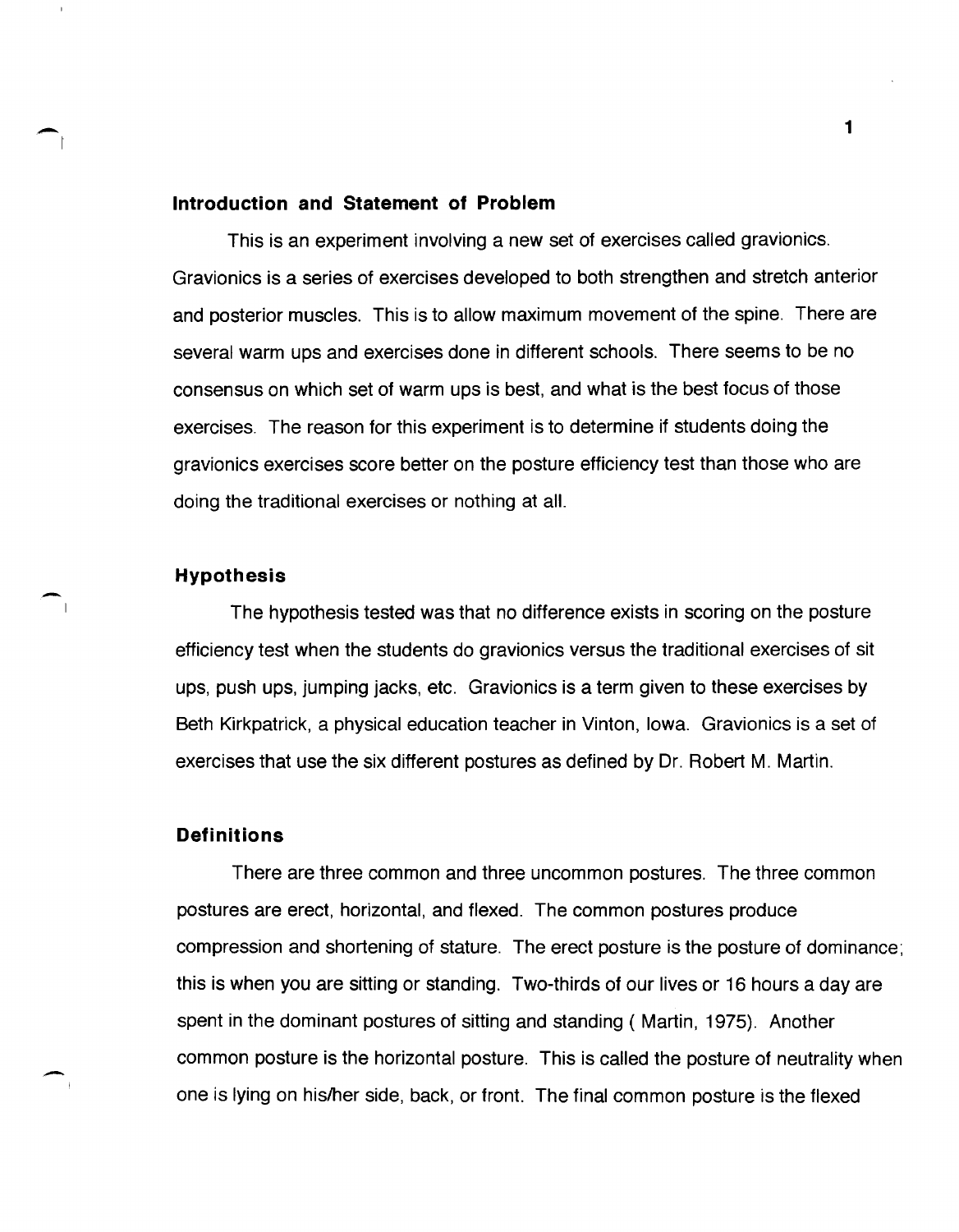posture. This is called the posture of accessibility and is when an individual is bending forward.

 $\bigcap$ 

-

The three uncommon postures are the extended, brachiated, and inverted. These postures produce opposite effects of the common postures such as decompression and elongation. The extended posture is when someone bends backwards lengthening and stretching the abdominal muscles. The brachiated posture is that posture of hanging by the limbs either upper or lower. The final uncommon posture is the inverted posture. This is called the upside down posture when someone is standing on her/his hands or forearms or hanging by his/her lower limbs.

The posture efficiency test was used to determine the level of muscular strength and flexibility of all the students involved in the experiment. This is a test that takes a person through the six basic postures described above to determine how able she/he is to perform in those postures. This test was adapted by Beth Kirkpatrick from Dr. Robert M. Martin's book The Gravity Guiding System. There are six parts to the test, each part dealing with a different posture. For each part of the test, there are three proficiency levels. Each student should be able to score at least to the first level which is worth five points. The second level is worth ten points, and the third level is worth 15. All scores are then added to have a total score on the posture efficiency test.

The first part of the test is for the erect posture testing the ability of the ankles, knees, hips, and spinal column to function in coordination, and the ability of the legs to lift the body. The test involves the person starting in a standing position with the legs spread and toes turned out. The person bends the knees bringing the buttocks as close to the floor as possible and returning to a standing position without assistance. The heels are to stay flat on the floor throughout the entire movement. The first level is being able to squat to a chair seat height. This would be worth five points. The

 $\mathfrak{D}$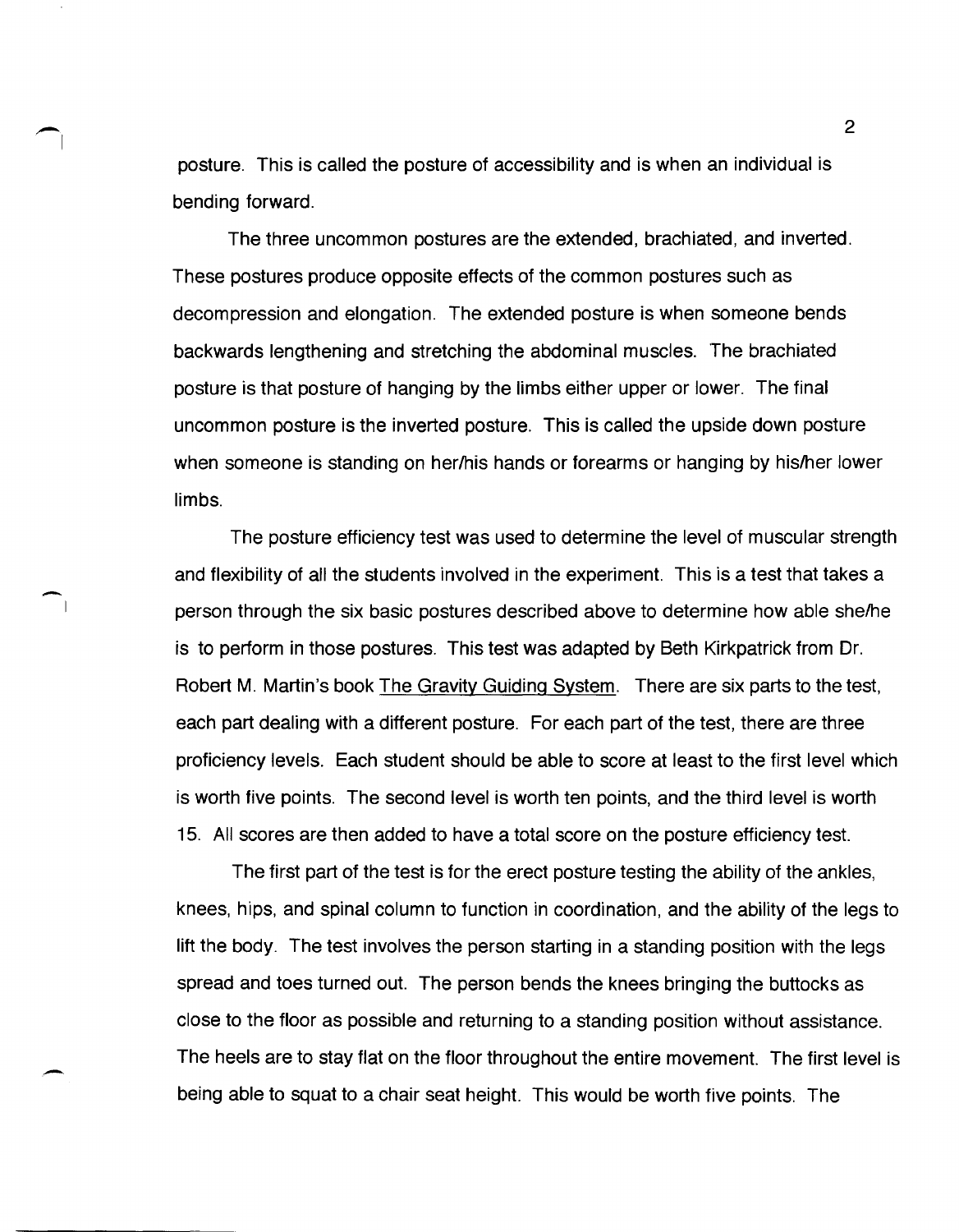second level is squatting to mid-calf height. This is worth ten points. The third level is to squat to heel height which is worth 15 points.

The second part of the test deals with the horizontal posture and tests the person's ability to get into and out of the lying posture. The person lies on hislher back with both arms fully extended above her/his head. She/He is to lift both legs simultaneously until there is a 90 degree bend at the hips. This is the highest level of scoring on this part of the test and is worth 15 points. The second level is being able to lift one leg until there is a 90 degree bend at the hips, and the first level is raising both legs simultaneously to the 90 degree bend at the hips with the legs bent at the knees.

The third part of the test assesses the inverted posture. This test assesses the ability to get into and out of the upside down posture. It is also a measurement of the ability to support the body weight through arm and shoulder strength as well as testing balance and equilibrium. The person is to do a handstand. Level one is doing a reverse handstand where the person's stomach faces the wall as he/she walks up it with her/his feet. The individual should end with his/her feet over her/his head. The second level is doing a handstand by kicking the feet up over the head and using a wall to maintain balance. The back is facing the wall. The third level is a free standing handstand.

 $\overline{\phantom{a}}$ 

-

The fourth part of the test assesses the extended posture; the ability to bend backward and the elasticity and strength of the anterior muscles of the legs and torso. The person starts in a kneeling position on the floor with the hips straight and locked. The legs are spread comfortably with the toes of both feet pointing away from the body. The hands are kept in front of the body next to the abdominal area as the individual bends backward and attempts to touch hislher head to the floor. The individual must be able to return to the starting position without assistance keeping the hips locked at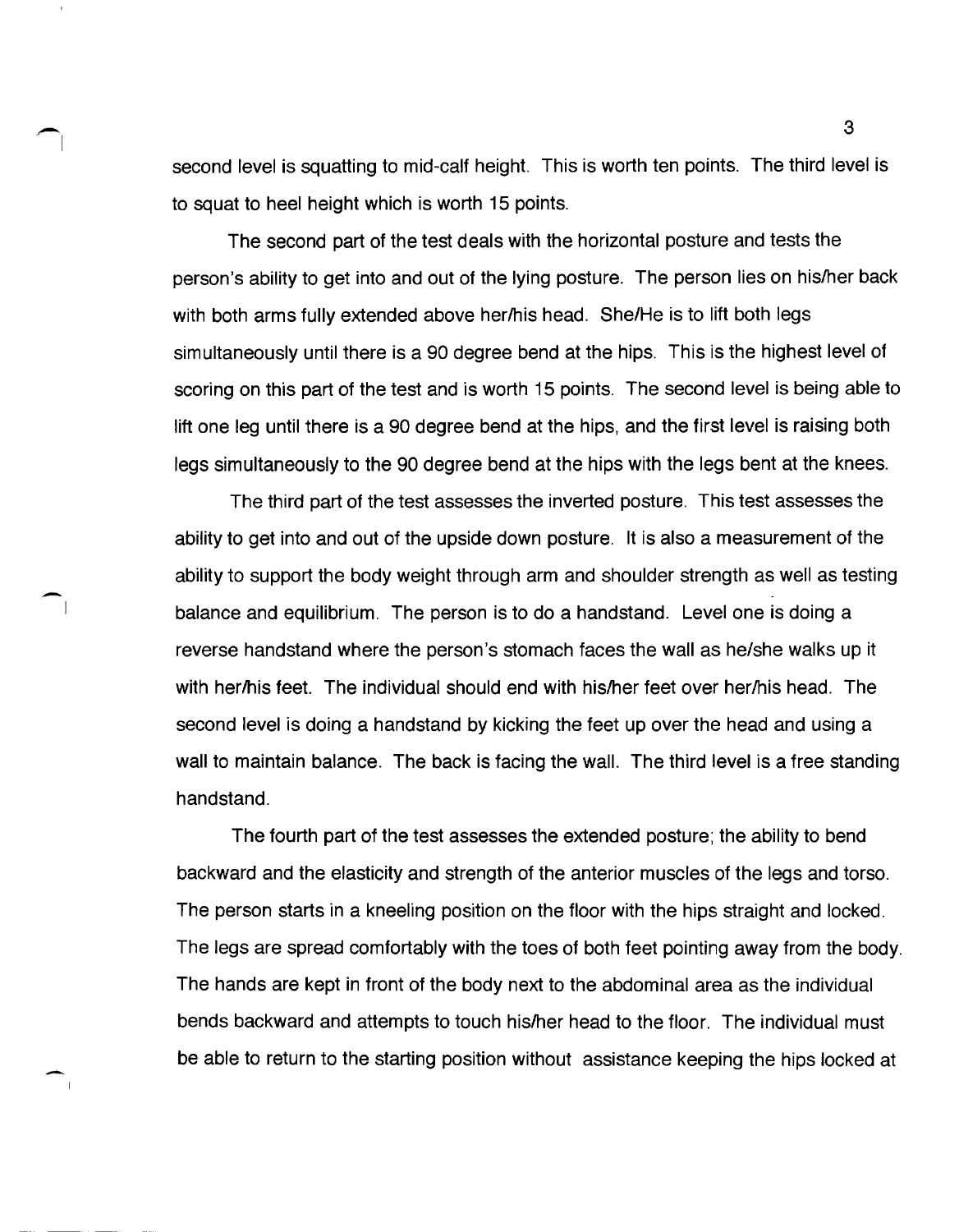all times. Level one is being able to bend backward getting the head within ten inches of the floor and returning. The second level is touching the head to the floor but receiving assistance to return to the starting position. Level three is touching the head to the floor and returning to the starting position without assistance.

 $\overline{\phantom{a}}$ 

-

. -

The fifth part of the test assesses the flexed posture. This tests the ability to bend forward and the elasticity and strength of the posterior muscles of the legs and back. The person is to stand erect and then bend forward as far as possible keeping the knees slightly bent. The first level is to bend forward and grasp the knees. The second level is to grasp the ankles, and the third level is the ability to grasp the toes.

The sixth part of the test assesses the brachiated posture. There are two subtests to this part of the test. These tests are to assess the usability of the shoulders and arms and general strength of the torso muscles. The range of motion in the rotational ability of the hips is also assessed. The person is to hang by both arms on an overhead bar; any grip can be used. The first SUb-test assesses abdominal, back strength and antagonistic balance. The person is to lift both legs together to waist height keeping them extended for three seconds. This is level three ability. Level two is the ability to lift one leg straight out in front of the body to waist height and hold for three seconds. The first level is to bring the knees up to the chest with the legs bent at the knees.

The second SUb-test assesses arm and shoulder strength. Hanging from the overhead bar, the person is to do as many chin ups as possible. The first level is being able to hang with the arms straight for 30 seconds. The second level is being able to do from one to three chin ups, and the third level is the ability to do four or more chin ups.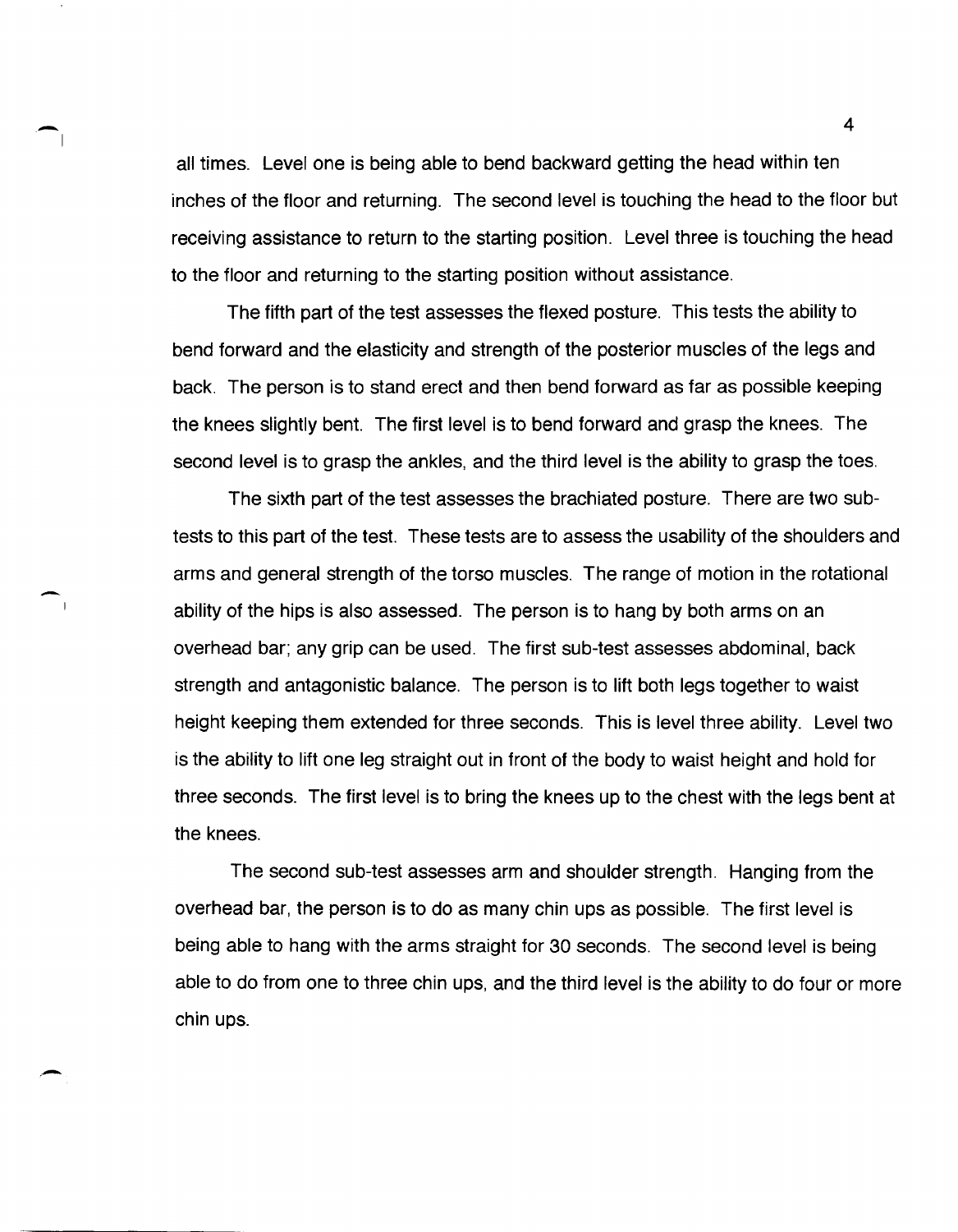#### **Significance of the Study**

The importance of the posture efficiency test needs to be examined. It has been theorized that the three common postures in which almost all time is spent compresses and shortens stature over the period of a lifetime. Gravity is the main cause of this compression and shortening. Why not use gravity to adjust tissues and structures by creating equilibrium through a combination of postures (Martin, 1975)? Subluxation can result anywhere in the body and indicates a lack of alignment caused by loss of strength between antagonistic muscle groups (Martin, 1975). As a person grows older the pelvis usually tilts forward, and the lower back curves inward (more than ten degrees) to compensate for shoulders that are rounded backward. "Your body becomes sunk in over time" (Martin, 1975, p. 35). This could theoretically be avoided by strengthening and stretching those antagonistic muscle groups by exercising not just in the common postures but also in the uncommon. "Establishing equilibrium between antagonistic muscle groups will permit the spine to achieve its maximum lengthening and maximum shortening for physiological function" (Martin, 1975, p. 49). In a day and age where back problems have become a part of a "normal" life, it is important to find ways to prevent those problems not just rehabilitate them.

#### **Methods**

 $\bigcap$ 

-

Thirty seventh-graders and 32 sixth-graders were pre-tested in the posture efficiency test. Each part of the test was demonstrated, and they were then tested in groups of five. The evaluators were trained in university classes, and the last evaluator was trained by one of the others. There were two people that tested the seventhgraders. The sixth-graders were tested by four different people in groups of five. Both grades were then divided into a control group and an experimental group. The control group did regular exercises consisting of hamstring stretches, jumping jacks,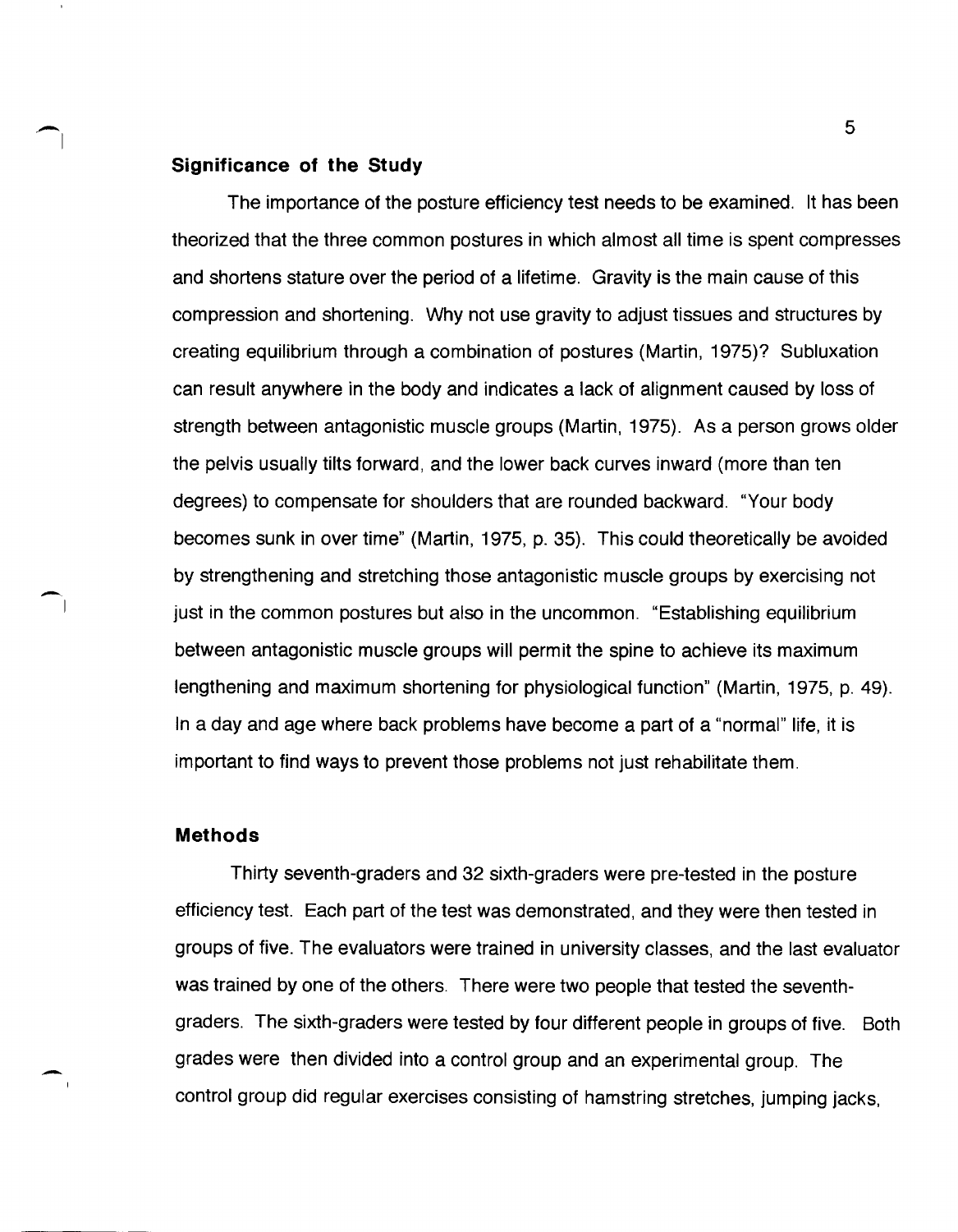toe touches, push ups, and crunches. The sixth-graders did these three days a week, and the seventh-graders did the exercises five days a week. Each grade did the exercises for eight weeks. The control group in the seventh grade did their exercises for two weeks and then were transferred to the health classroom and were no longer doing any formal exercises for the last six weeks of the experiment. The sixth-graders were randomly selected to be a part of the experiment group. Some students in the control group had physical education only twice a week because of a conflict with choir. The seventh-graders selected for the experimental group had physical education five days a week for the first 12 weeks.

The post-test was similar to the pre-test. The same two people did all the posttesting. They post-tested the same seventh-graders that they pre-tested. They tested all of them at once instead of in groups of five. The students lined up and were tested right down the line testing each one of them on each test item. A Pearson Product Moment Correlation was done to test inter rater reliability. The two people testing scored the same ten students. The correlation of scoring was equal to .960.

The gravionics routine used for the sixth- and seventh-graders was the same. The students first did three handstands holding the handstand for five seconds. They could do free standing handstands, kick up against the wall, or walk their feet up the wall into a handstand. Next, the students did sitting hamstring stretches holding behind their knees with their back straight. They did five holding each for five seconds. The next exercise they did was arching backward toward the wall from a kneeling position. They were to keep the hips locked not breaking at the waist. They walked down the wall as far as they could three times holding each for three seconds and then returned to the starting position. The students then did a standing arch. It was similar to the previous exercise but they started from a standing position. They did three of these holding each for three seconds. The students then did standing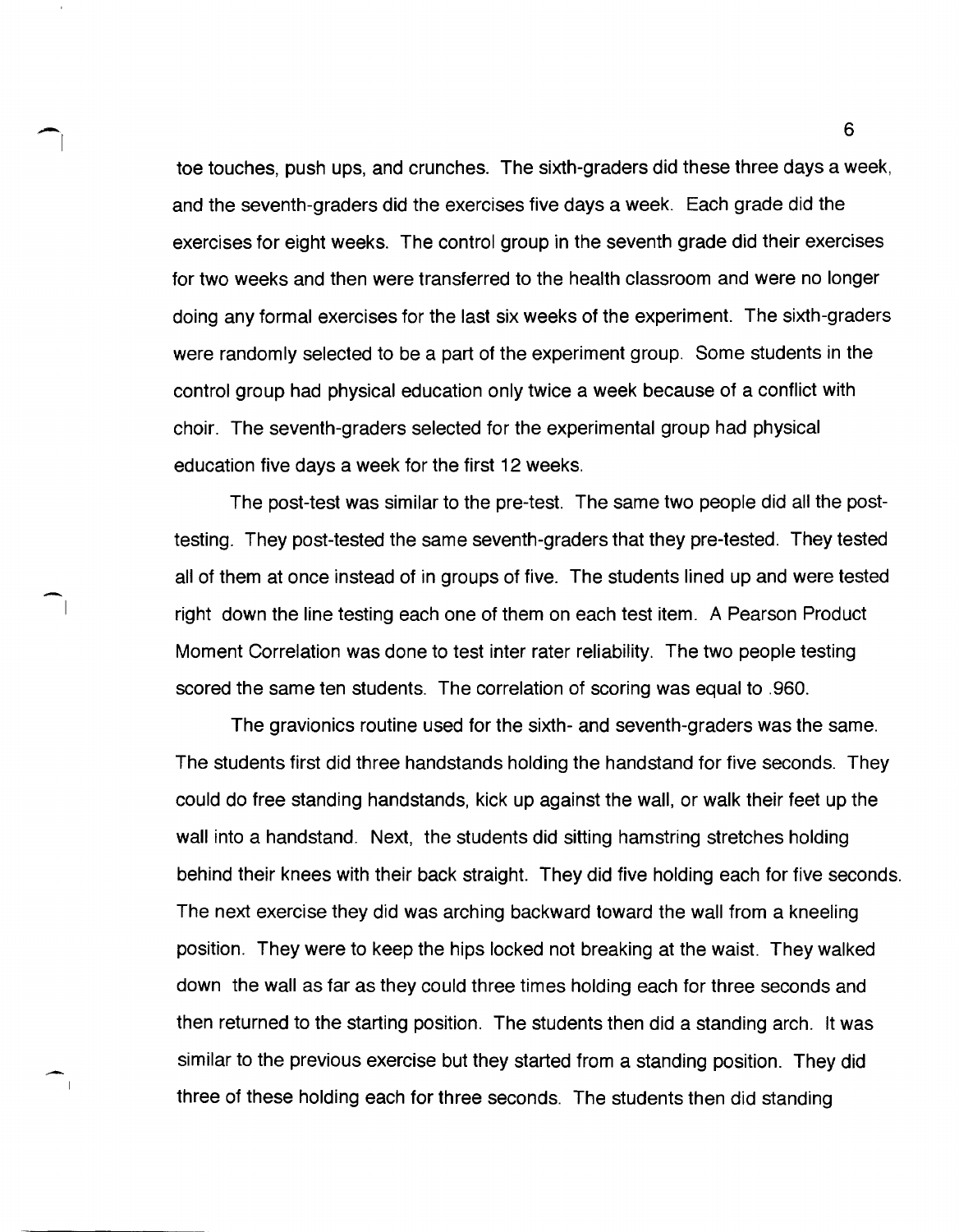hamstring stretches grasping behind the knees and having the knees slightly bent. The last gravionics exercise was the deep knee squats. Each person had a partner who stood in front of them holding his/her hand. The other person squatted as close to the floor as shelhe could keeping hislher heels on the floor and back against the wall. The person then returned to the standing position using the partner's hand for balance. The students did one set of ten. Because there were other exercises targeting the brachiated posture that require hanging that they were unable to do because of the inaccessibility of bars, the students did crunches. A couple of the hanging exercises were designed to strengthen the abdominal muscles by pulling knees to the chest, doing alternating leg lifts, and hip rotations. All the exercises with the sixth-graders were done together and counted as a group. The seventh-graders did individual work at their own pace while being supervised.

Three weeks into the experiment, the repetitions of the exercises were increased. The students' handstands were increased from three to five, the sitting hamstring stretches increased from five to seven, the arch exercises from the kneeling position increased from three to five, the standing arch exercises increased from three to five, the standing hamstring stretches increased from five to seven, the deep knee squats increased from one set of ten to two sets, and the crunches increased from 15 to 20.

#### **Results**

 $\bigcap$ 

 $\overline{\phantom{1}}$ 

Five students in the sixth grade experiment group improved their score from the pre- to the post-test. Four students' scores got worse in the experiment group and the six remaining students' scores stayed the same. In the control group in the sixth grade, six students' scores improved, four students' scores got worse, and six students' scores stayed the same.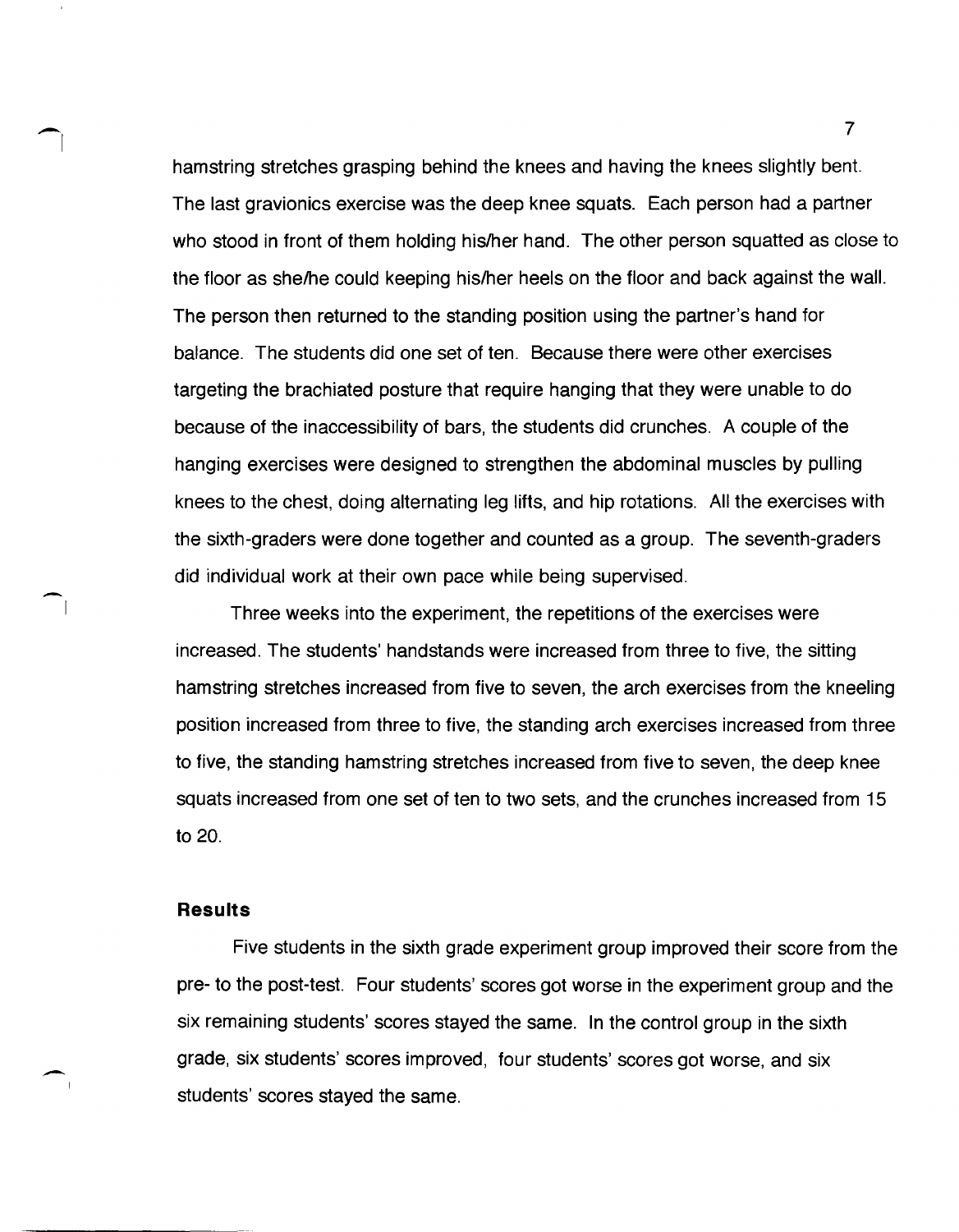In the seventh grade experiment group, ten students' scores improved, two got worse and two stayed the same. In the seventh grade control group four students' scores improved, three got worse and seven stayed the same.

Six out of the nine changes in the sixth grade experiment group were in the extended posture with four students getting better and two getting worse. In the sixth grade control group seven out of the ten students showed changes in their scores of the extended posture also. Four students' scores increased and three got worse.

Eight out of the 12 score changes in the seventh grade experiment group were in the extended posture with all of the scores getting better. Five out of the seven changes in the control group were in the area of the extended posture with three getting better and two getting worse. There were also several score changes noticed in the inverted posture part of the test.

There was no significant statistical difference in the students' scores on the test. A t-test was done on the pre- and post-test scores for the sixth-graders with t=1.299 for the pre-test and  $t=1.576$  for the post-test. The critical value for t was 2.048. In the seventh grade pre-test scores,  $t=1.679$ , and in the post-test  $t = .544$ . The critical value for twas 2.056.

Looking at gain scores, the seventh-graders' scores were approaching a statistical significance much more quickly than the sixth-graders. The t score of gains made in testing was 1.758 for the seventh grade and .228 for the sixth grade. The critical value for twas 2.048 for the seventh grade and 2.056 for the sixth grade.

## **Findings, Conclusions, and Recommendations**

 $\overline{\phantom{a}}$ 

There was no statistically significant difference between the scoring on the posture efficiency test of those doing gravionics and those doing regular exercises. There could be several reasons for these results including familiarity with the test, the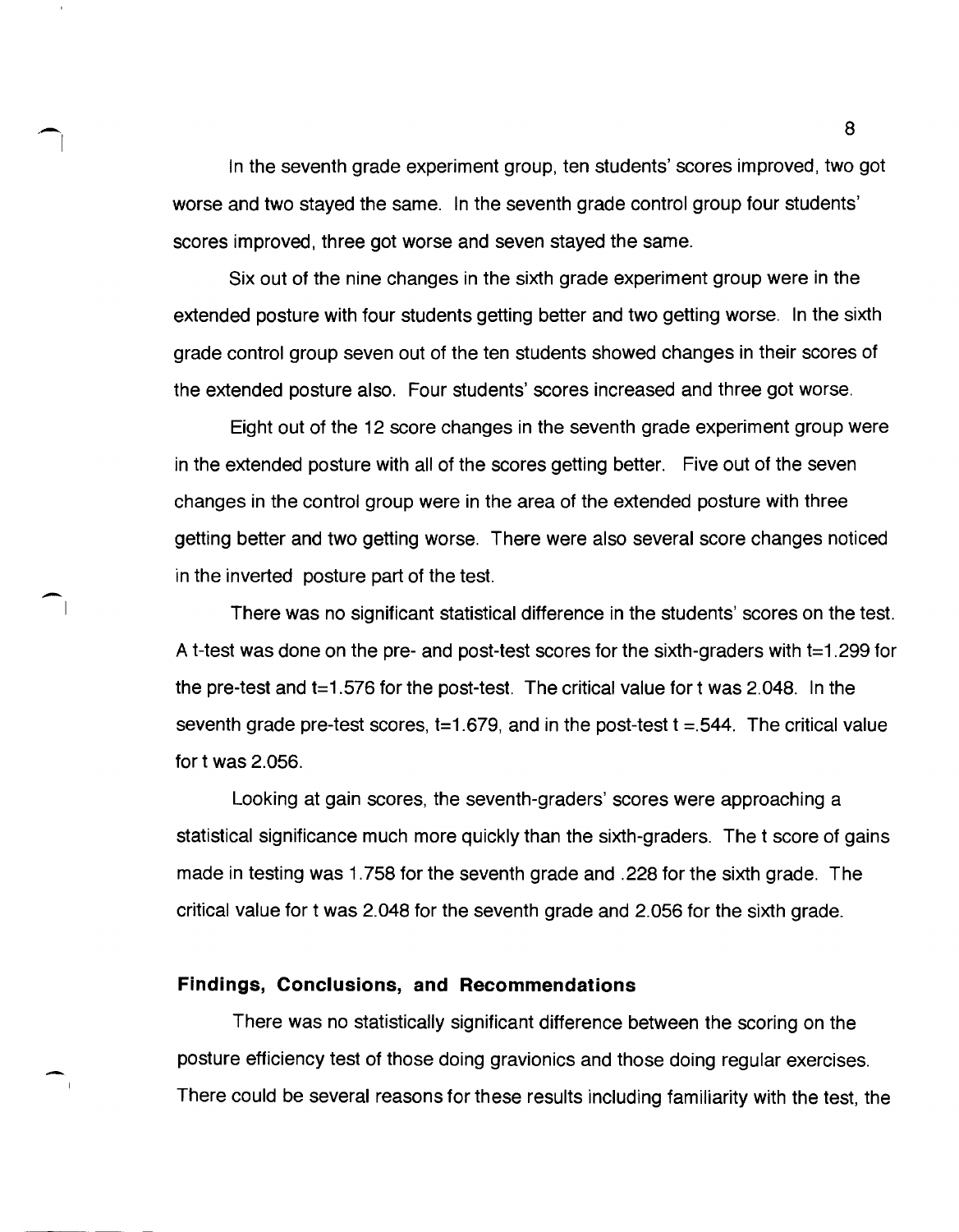measure of changes in the test itself, the student's effort, and the length of time for the study.

-I

-

According to the t scores as mentioned in the results section, the seventh grade students were improving at a faster rate than the sixth grade students. This may indicate a difference in the three day a week program versus the five day a week program. It appears that if the experiment lasted longer there may have been a statistical difference. This can also be shown in the gain scores between the pre- and post-tests. The seventh-graders were approaching the statistical difference much more quickly than the sixth-graders. The mean scores of gain between the two tests also point to this conclusion. The seventh-graders had a mean gain of 5 in the experiment group with the sixth-graders having only a mean gain of 1.071 for the experiment group. These facts seem to point to the possibility of a great difference in the three day a week versus five day a week program. As stated before, both grades of students were approaching a statistical difference, therefore, extending the experiment to ten or 12 weeks could have also yielded a significant statistical difference.

One possible reason for a change in scores could be the students' familiarity with the test. This could explain the improvement of scores for those in the control group. Most changes were also seen in the uncommon postures tests. The students most likely had no previous exposure to those exercises, and a change could take place merely by experiencing the test again.

It was surprising to see some decline in scoring for those in the experimental groups. This could be due to student effort. Some students may have tried harder during the pre-test than on the post-test. This could also be explained by a possible lack of good technique in performing the exercises during their daily routines. These were things that could not be statistically determined.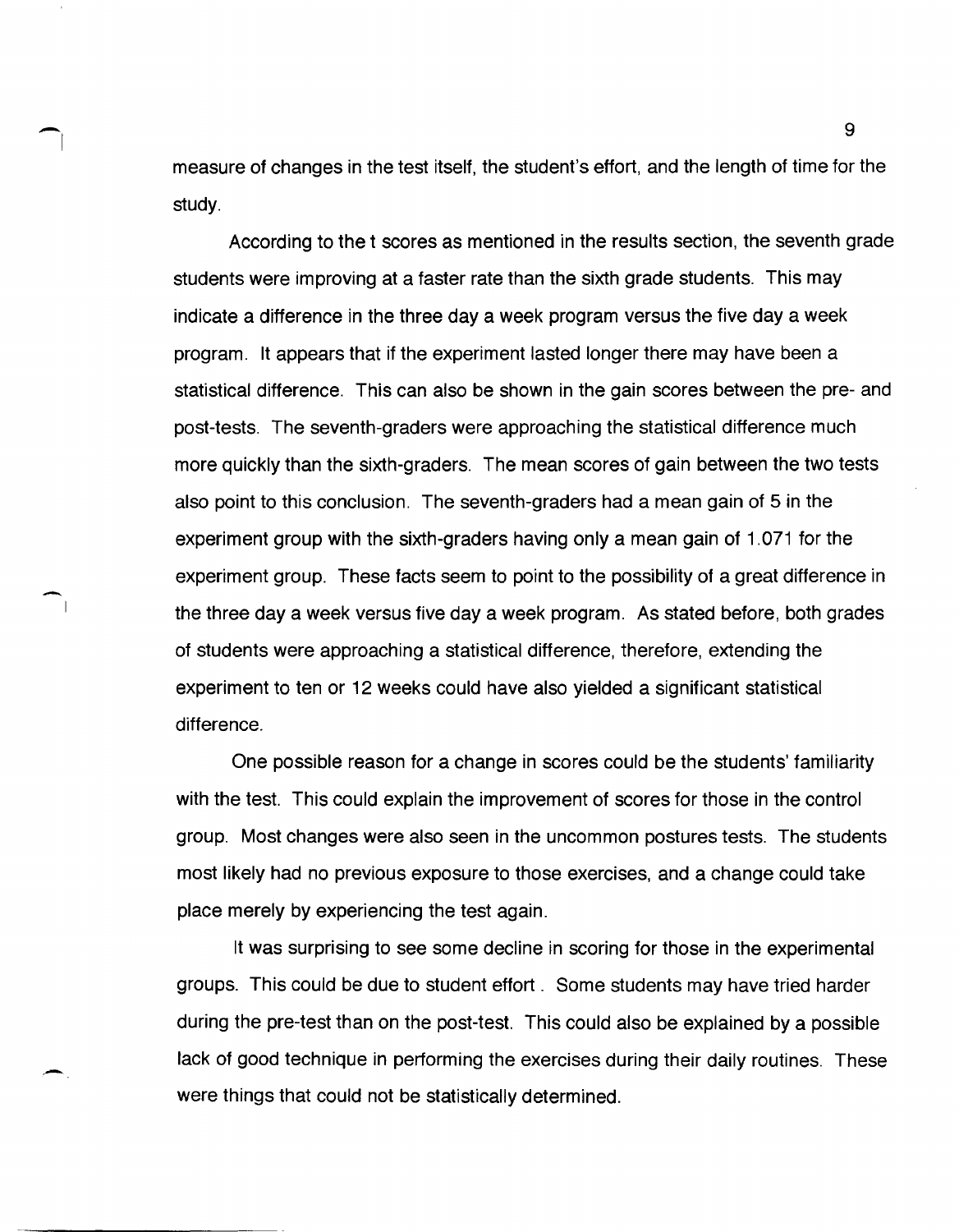Another thing possibly affecting the scoring was the range or great change in ability needed to pass on to the next proficiency level. For example, in the inverted posture, an individual must be able to get his/her head within ten inches of the floor and return to the starting position again in order to score on the first or lowest level. There were several students that could not even go down that far. However, by the end of the experiment, they could bend backward at least four or five more inches than in the pre-test. They had definitely shown improvement, but because of the scoring for the test, their score did not exhibit that improvement. This was the most affected test by the degree in scoring.

-I

-

I

-

It is recommended that a future study be done over a longer period of time, at least ten to twelve weeks long, and that there be a comparison between a three and five day a week program. Also, it would be more accurate to add some additional proficiency levels to some of the more difficult test items to make known the smaller but significant changes in proficiency.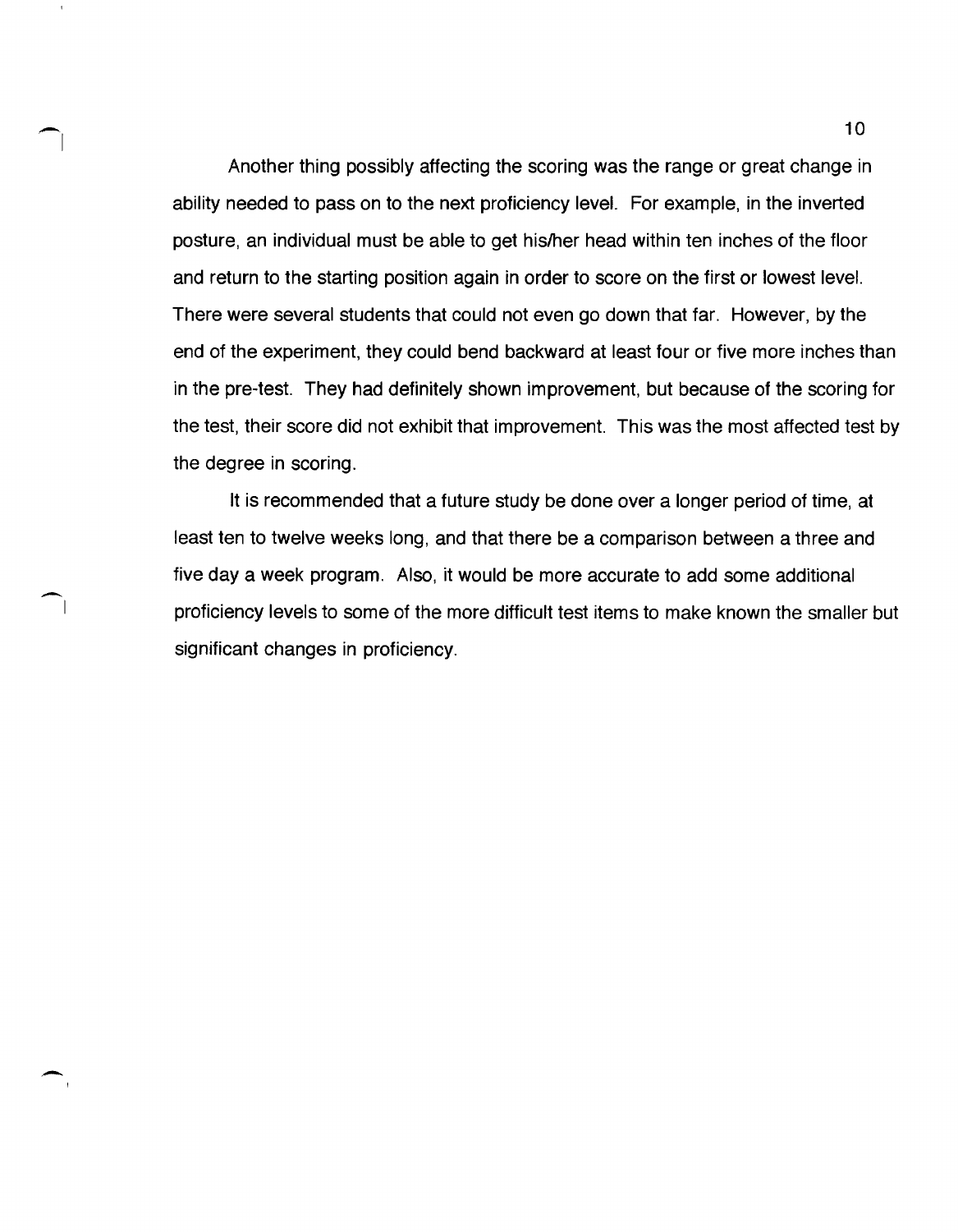

 $\mathbf{I}$ 

 $\overline{\phantom{1}}$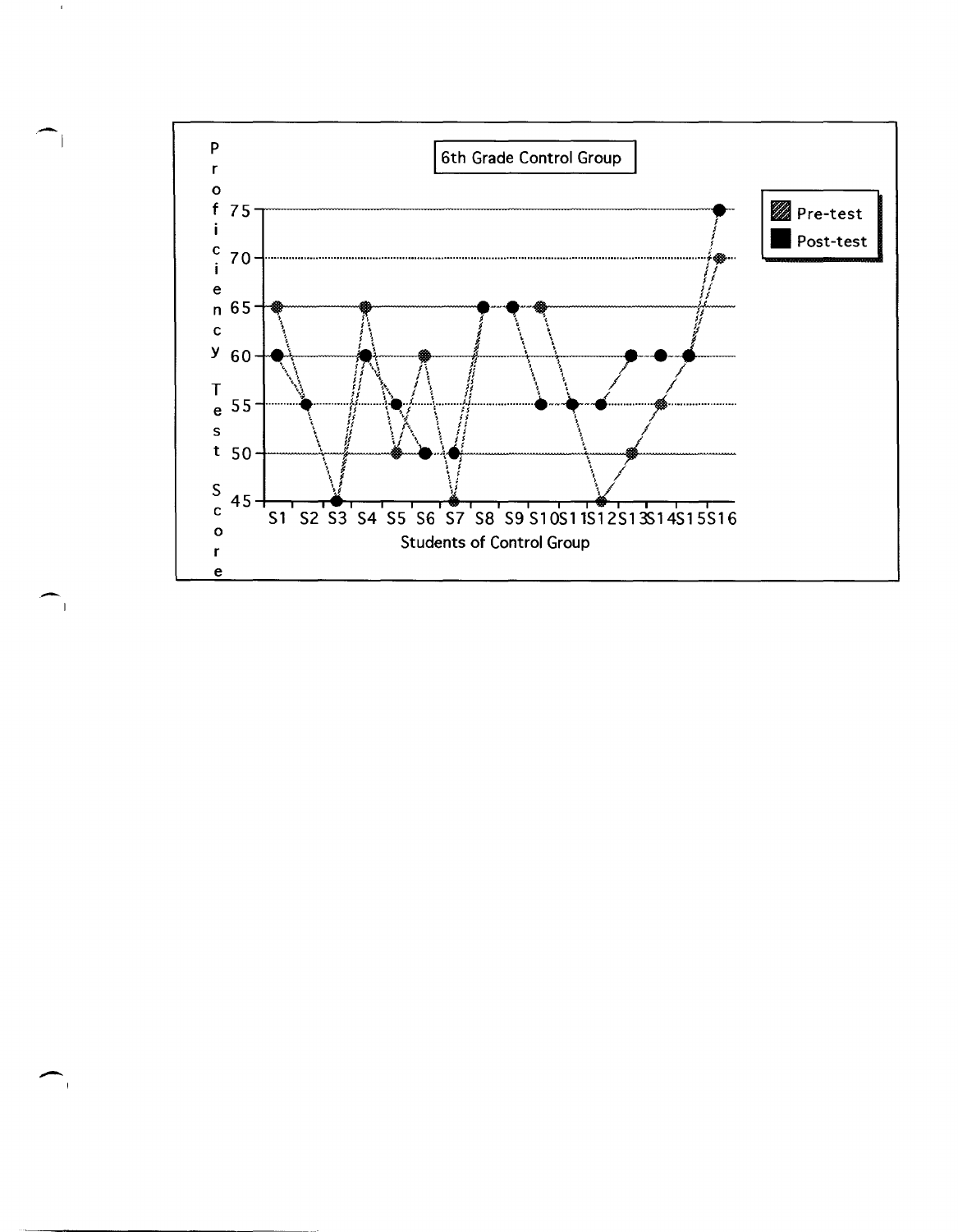

-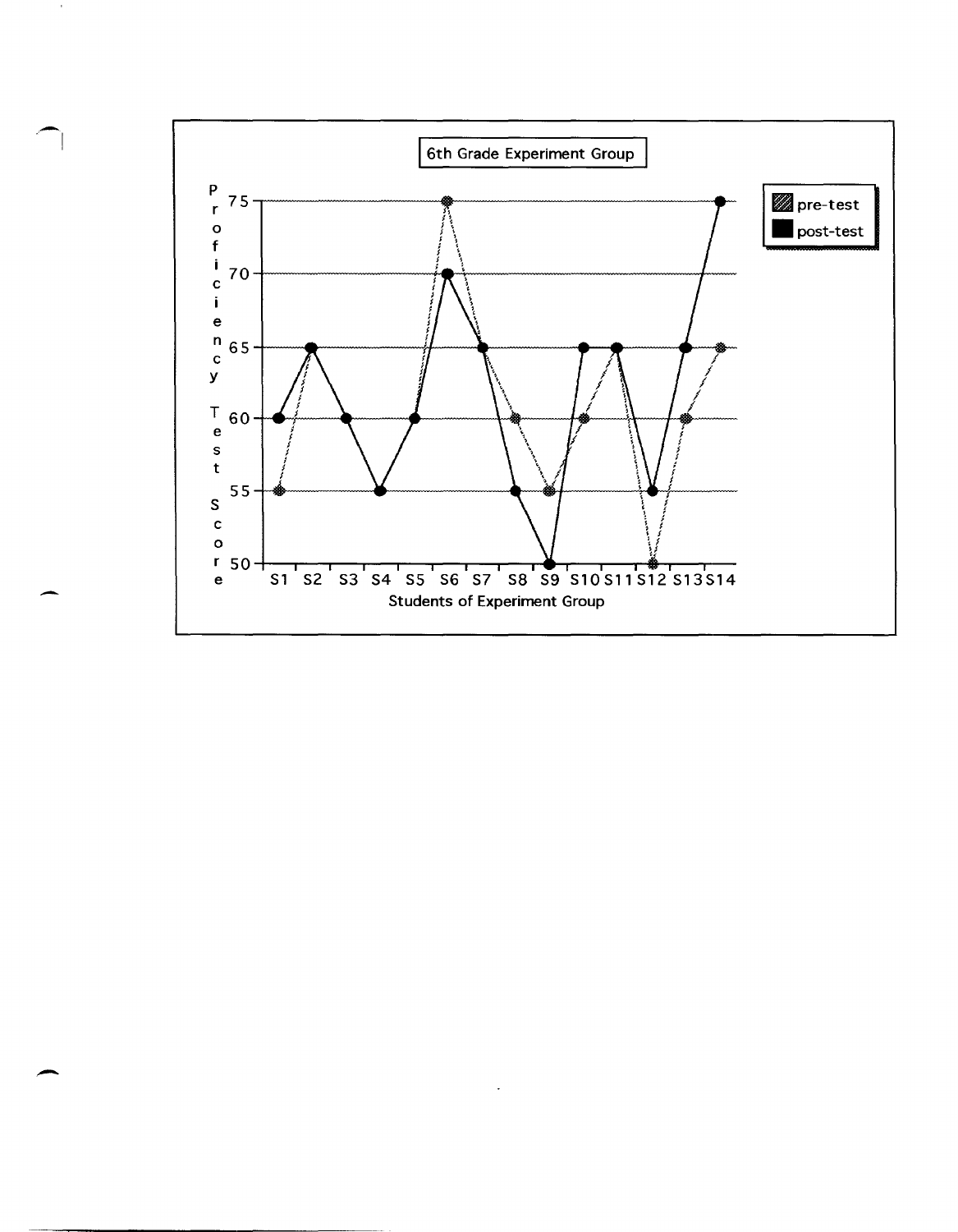

-"

 $\overline{\phantom{1}}$ 

 $\rightarrow$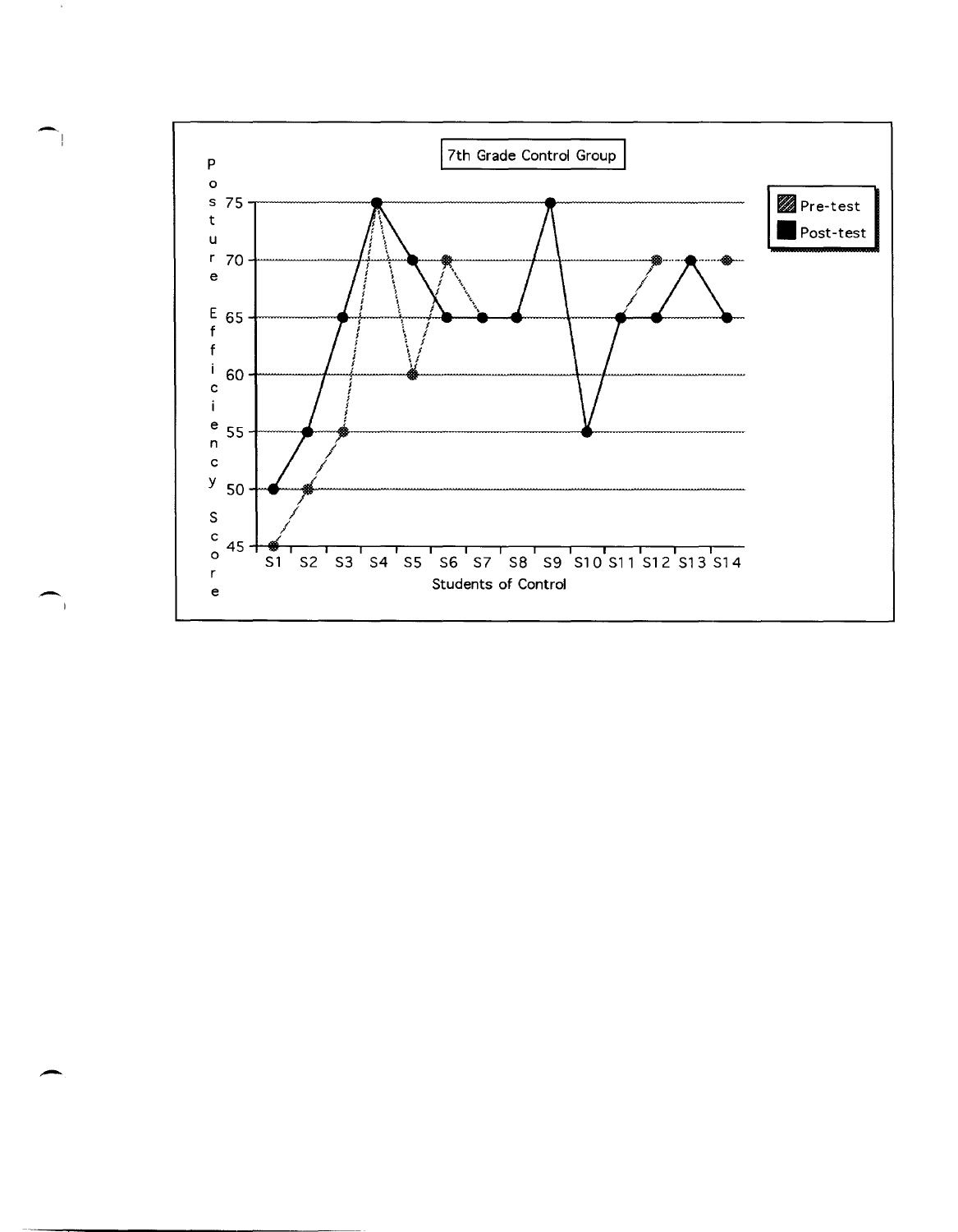

-I

 $\overline{\phantom{0}}$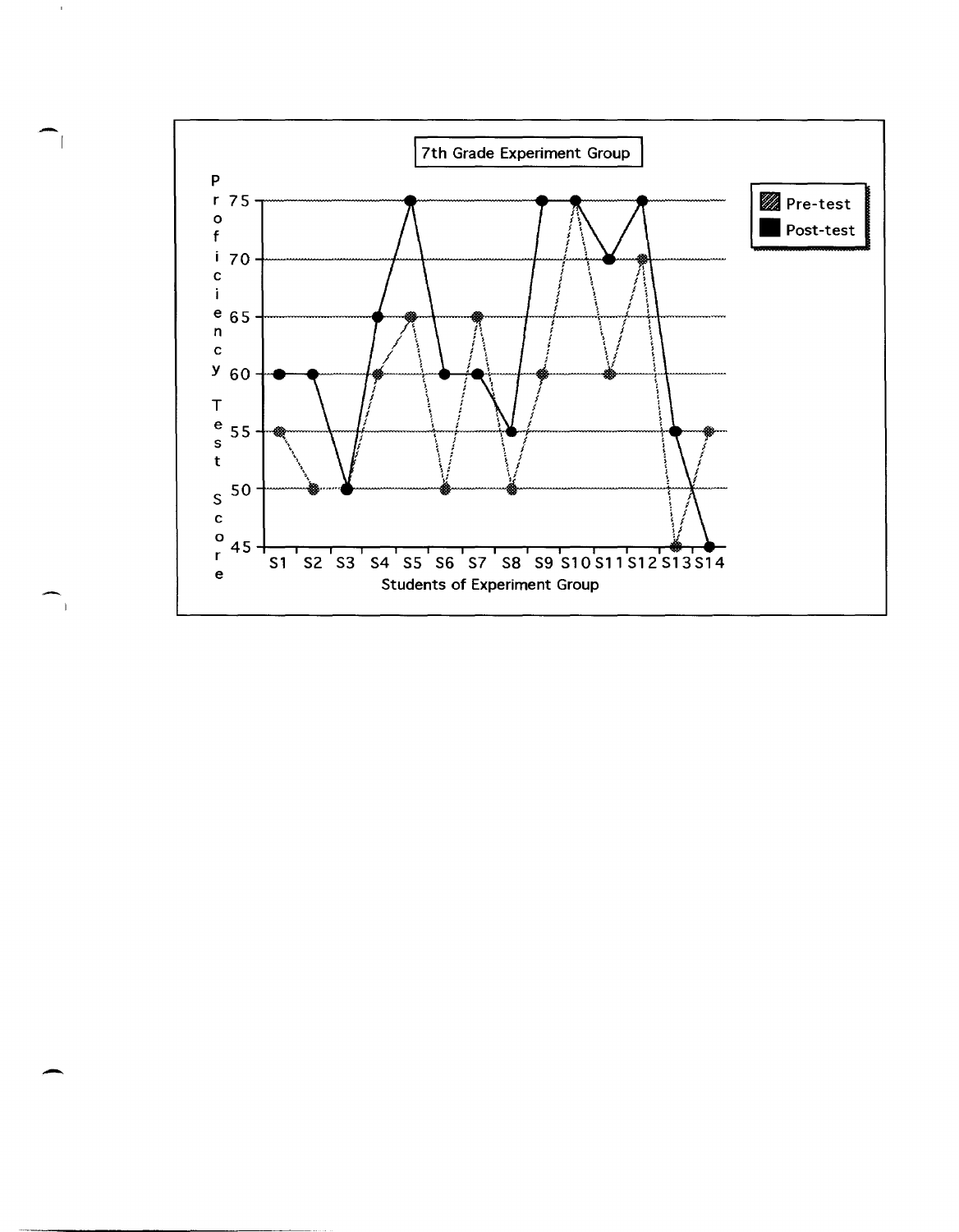

 $\overline{\phantom{a}}$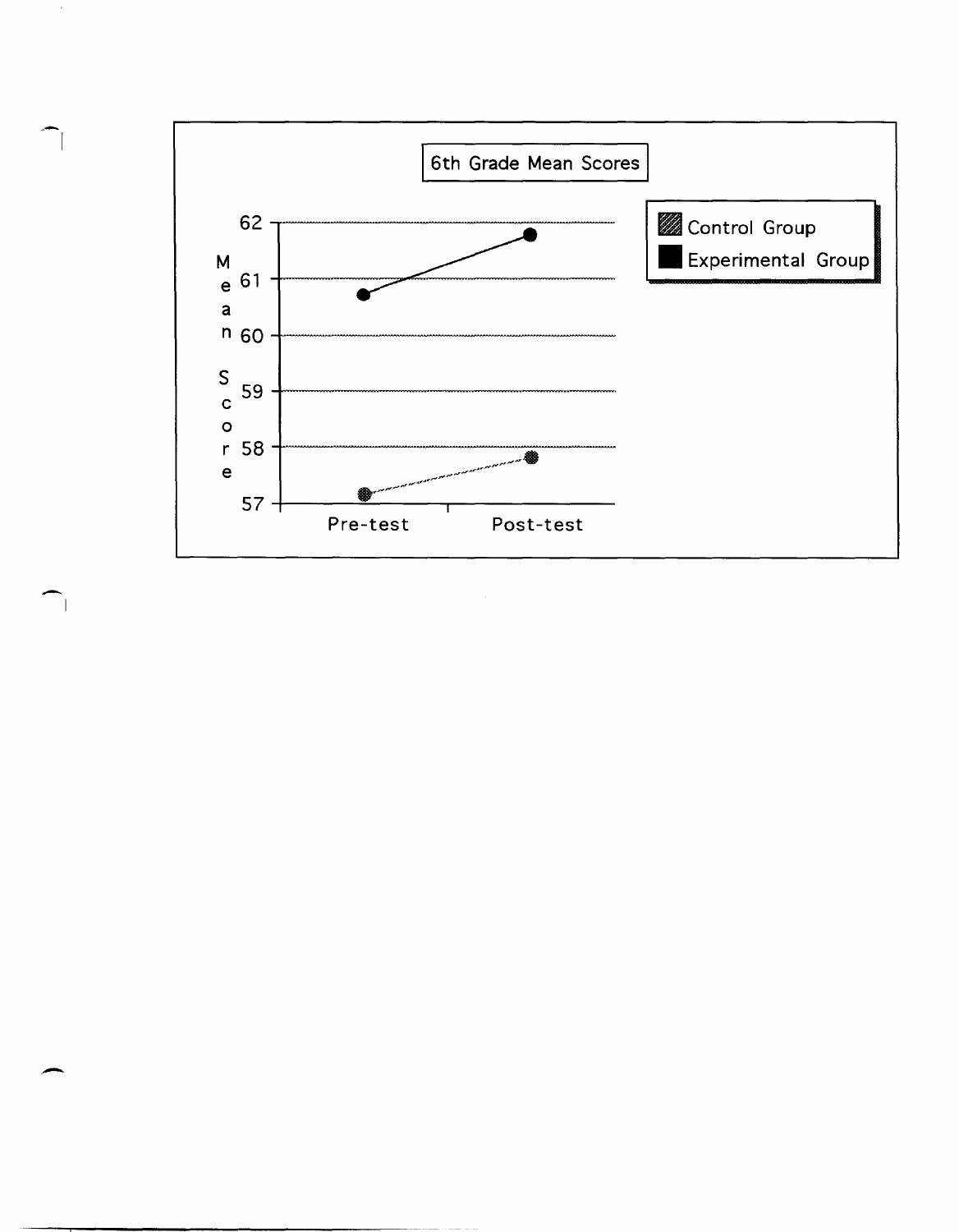

-

 $\sim$   $\,$